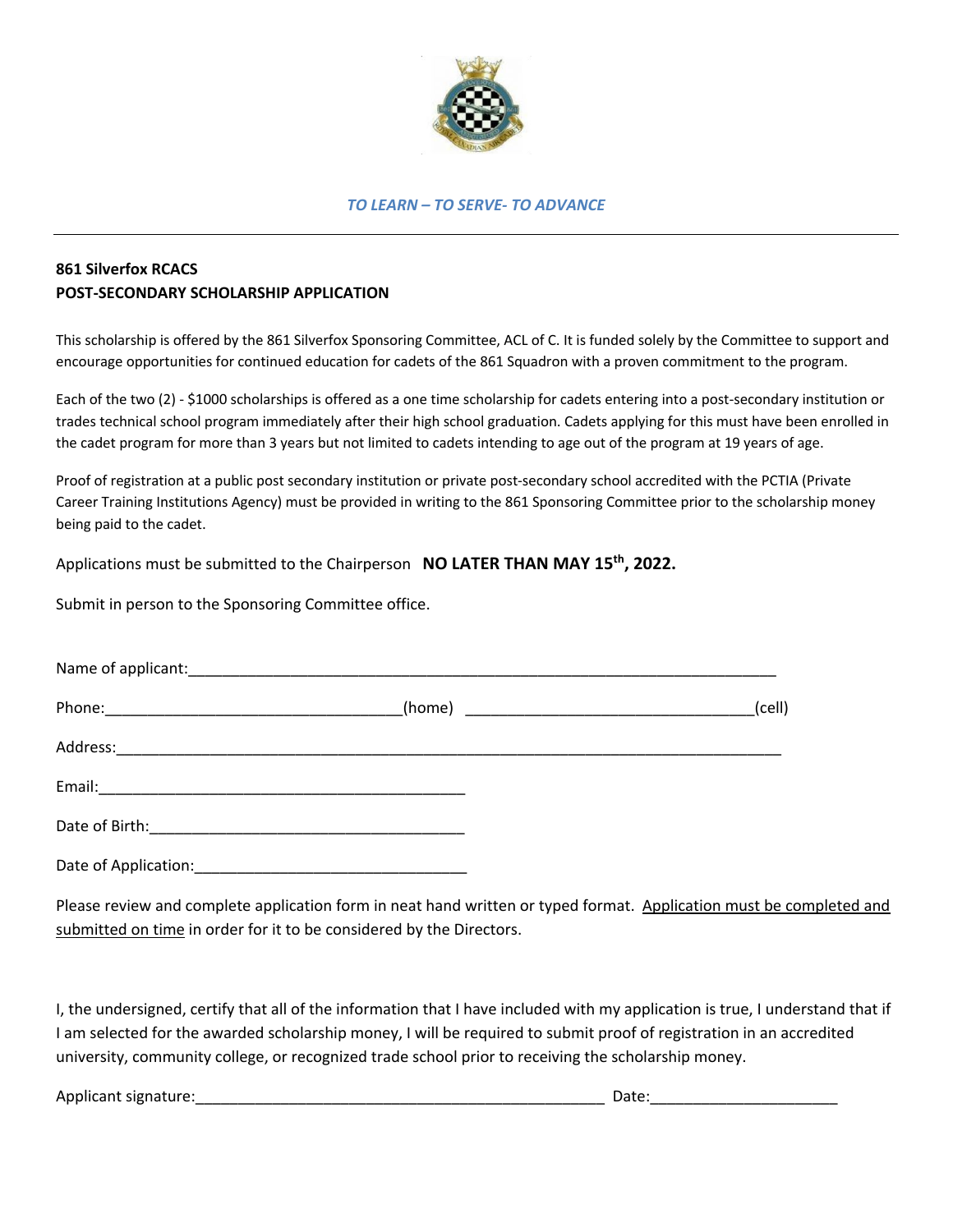| Cadet Motto | Cadet opportunity                                                                                                                               |  |
|-------------|-------------------------------------------------------------------------------------------------------------------------------------------------|--|
| To Learn    | How long have you been a cadet?                                                                                                                 |  |
|             | What has been the best learning experience/opportunity for you as a cadet?                                                                      |  |
|             | Have you had any teaching opportunities in cadets?                                                                                              |  |
| To Serve    | What cadet teams/optional training programs have you participated in?                                                                           |  |
|             | Name the civic opportunities that you participated in the past 3 years.                                                                         |  |
|             | List the leadership positions that you have held during you cadet experience:<br>Training, civic parades, Field exercises, teams, etc.          |  |
| To Advance  | List all the summer camps that you have attended.                                                                                               |  |
|             | Describe a difficult experience that you may have come across in your life that<br>your cadet training has helped you get through and overcome. |  |
|             | What medals have you applied for, and received?                                                                                                 |  |

**NOTE**: Please present "Cadet Learning Outcomes' on a separate sheet of paper and attach to application

Objective/Career path: etc. and the set of the set of the set of the set of the set of the set of the set of the set of the set of the set of the set of the set of the set of the set of the set of the set of the set of the

Name of Graduating High School:\_\_\_\_\_\_\_\_\_\_\_\_\_\_\_\_\_\_\_\_\_\_\_\_\_\_\_\_\_\_\_\_\_\_\_\_\_\_\_\_\_\_\_\_\_\_\_\_\_\_\_\_\_\_\_\_\_\_

Name of Accredited Post Secondary Institution for which applications have been made:

First Choice:\_\_\_\_\_\_\_\_\_\_\_\_\_\_\_\_\_\_\_\_\_\_\_\_\_\_\_\_\_\_\_\_\_\_\_\_\_\_\_\_\_

Second Choice:\_\_\_\_\_\_\_\_\_\_\_\_\_\_\_\_\_\_\_\_\_\_\_\_\_\_\_\_\_\_\_\_\_\_\_\_\_\_\_

Third Choice:\_\_\_\_\_\_\_\_\_\_\_\_\_\_\_\_\_\_\_\_\_\_\_\_\_\_\_\_\_\_\_\_\_\_\_\_\_\_\_\_\_

Program of Study:

Name of Qualified Trades and Technical School applied for and what program:

Planned costs for first year studies – books, tuition, transportation, housing, food:

Will you be living at home during your studies?

\_\_\_\_\_\_\_\_\_\_\_\_\_\_\_\_\_\_\_\_\_\_\_\_\_\_\_\_\_\_\_\_\_\_\_\_\_\_\_\_\_\_

\_\_\_\_\_\_\_\_\_\_\_\_\_\_\_\_\_\_\_\_\_\_\_\_\_\_\_\_\_\_\_\_\_\_\_\_\_\_\_\_\_\_

\_\_\_\_\_\_\_\_\_\_\_\_\_\_\_\_\_\_\_\_\_\_\_\_\_\_\_\_\_\_\_\_\_\_\_\_\_\_\_\_\_